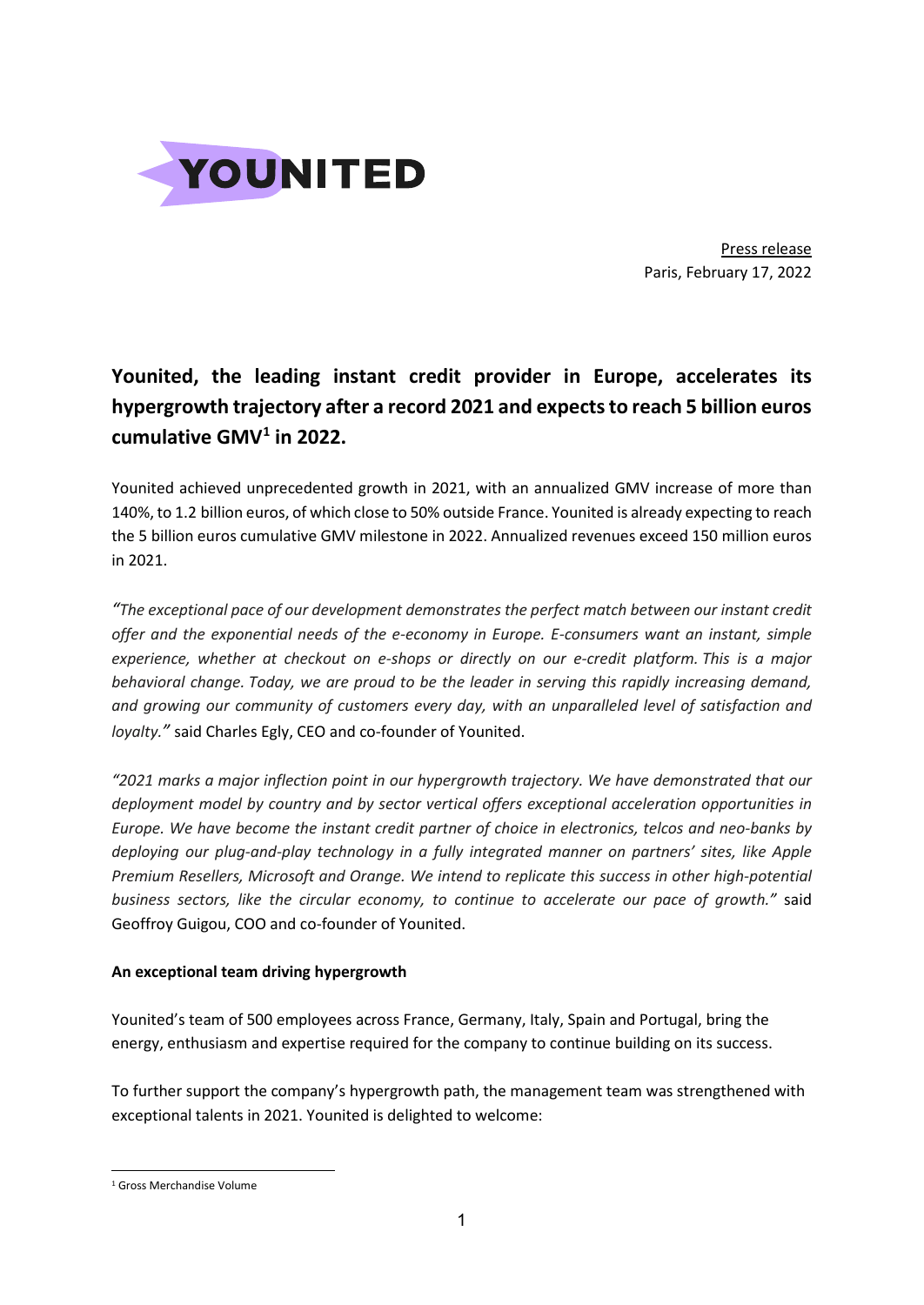- François de Bodinat, Chief Product Officer ZeroLight, Amazon, Dassault Systèmes
- Solène Claoué, Chief Brand Officer Heetch, Rocket Internet, Mars, Wrigley
- Tommaso Gamaleri, Head of Europe Admiral Group, Bain & Co
- Pierre-Marin Campenon, Managing Director Partnerships

#### **An hyper growth model by country and by sector**

In 2022, Younited's GMV is expected to grow substantially and reach more than 2 billion euros. The Younited customers community is following the same trend: the milestone of one million users should be reached in 2022.

In less than 5 years, Younited has become the leader in instant credit in 5 countries representing 60% of the European market, with close to half of its GMV outside of France. This rapid expansion of its European footprint is the result of Younited's decision from the start to opt for their strategic regulatory positioning. As an EU-approved regulated credit institution, Younited can deploy its instant credit technology in 30 European countries.

A major strategic priority of Younited is to continue expanding into new European geographies. With three new countries in the next three years, Younited will serve 80% of the European market by 2025.

Younited's growth is also accelerated by the multiplier effect of their partnerships with major ecommerce players, with a fully integrated plug and play credit solution of up to 50,000 euros and 84 months of maturity. Leveraging its leading position in instant credit in electronics, telcos and neobanks, Younited is now expanding into new high added value market sectors, such as home furnishings, luxury, travel, mobility and the circular economy.

### **An unparalleled user experience served by a cutting-edge technology**

The Younited brand has become one of Europeans' favorites, served by a new and distinctive visual identity. Younited has built a user experience with an unparalleled level of satisfaction, scoring 4.8/5 on TrustPilot in early 2022.

Younited's instant credit technology is at the heart of its user experience. Artificial intelligence allows immediate personalized validation of credit at a very competitive cost.

Younited customers community is also rapidly expanding, driven by a unique Younited interface, both directly on the Younited platform and via Younited partners, as evidenced by the exceptional retention rate.

### **Younited's credit strategy designed for financial empowerment**

Younited teams share the belief that technology should be at the service of all to promote more transparency and more inclusiveness.